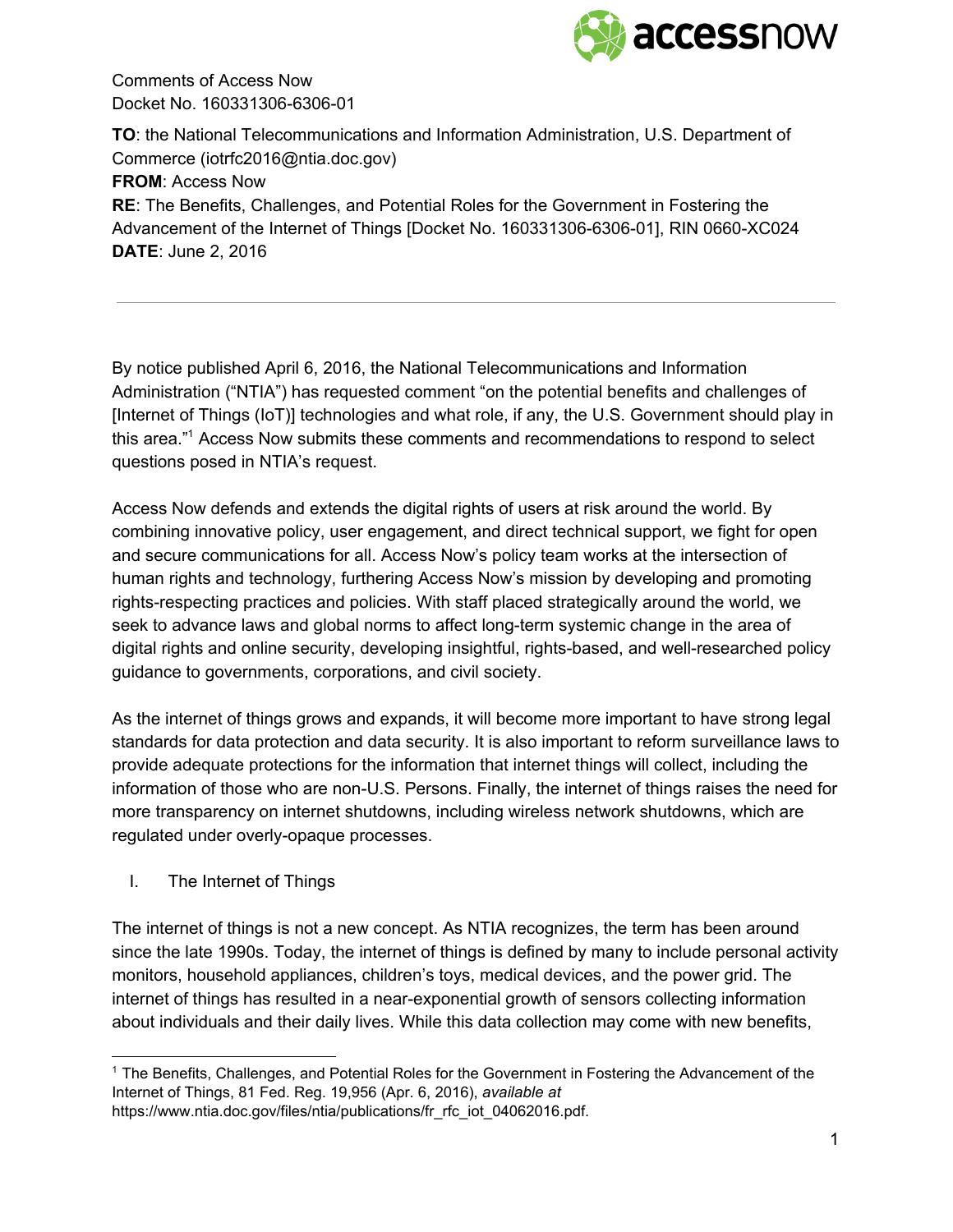

both President Roosevelt and Ben Parker would caution that it brings with it the need for great responsibility.<sup>2</sup>

In defining the internet of things, it is important to do so broadly and in a way that is not limited by current technology. If the past few decades have taught us anything, it is that technology is not static. Technology, including the internet of things, is evolving and being deployed at a rate at which it is just not rational to believe that law or regulation can keep pace. A broad, technology-neutral definition will assure that policies that protect the rights of users will not be outdated before they can even be implemented.

Further classifications may be helpful in some cases to provide additional protection. These classifications should also be technology-neutral, and should instead focus on their impact on the user. For example, "things" that are inserted into the body may require special safety and security considerations. Similarly, "things" that direct or run utilities may require special emergency operations procedures that preference running the utility over powering additional sensors.

## **Privacy of Things**

The internet of things has already greatly expanded both the types and the amount of personal information collected, stored, and analyzed. What has already been labelled 'big data' continues to get bigger as we adopt devices to monitor our rate of activity (as well as the type of activity in which we engage), our consumption, our biological functions, our water use, and more. As Access Now stated in comments on the White House's Big Data Study in 2014:

"There has been an exponential increase in the amount of data collected and stored by private companies in recent years. Facebook announced in 2012 that its data center had grown 2500x since 2008. By 2012, Facebook was collecting about 180 petabytes of data per year. For reference, one petabyte is the equivalent of 20 million 4-drawer filing cabinets filled with text. Retailers, whether focused at online markets or off, also track customers. It is estimated that in one hour Wal-Mart processes about 1 million customer transactions containing 2.5 petabytes of data."<sup>3</sup>

The internet of things increases this growth in data and raises the profile of what has increasingly become an undeniable fact: the United States needs to join the rest of the world in passing baseline privacy legislation. The President's Consumer Privacy Bill of Rights (CPBoR)

<sup>2</sup> Wikipedia, *Uncle Ben: "With great power comes great responsibility*", *available at*

https://en.wikipedia.org/wiki/Uncle\_Ben#.22With\_great\_power\_comes\_great\_responsibility.22 (last visited June 1, 2016).

<sup>3</sup> Letter from Access Now to Nicole Wong, the White House (Apr. 2, 2014), *available at*

https://www.accessnow.org/access-tells-white-house-to-promote-data-security/ (internal citations omitted).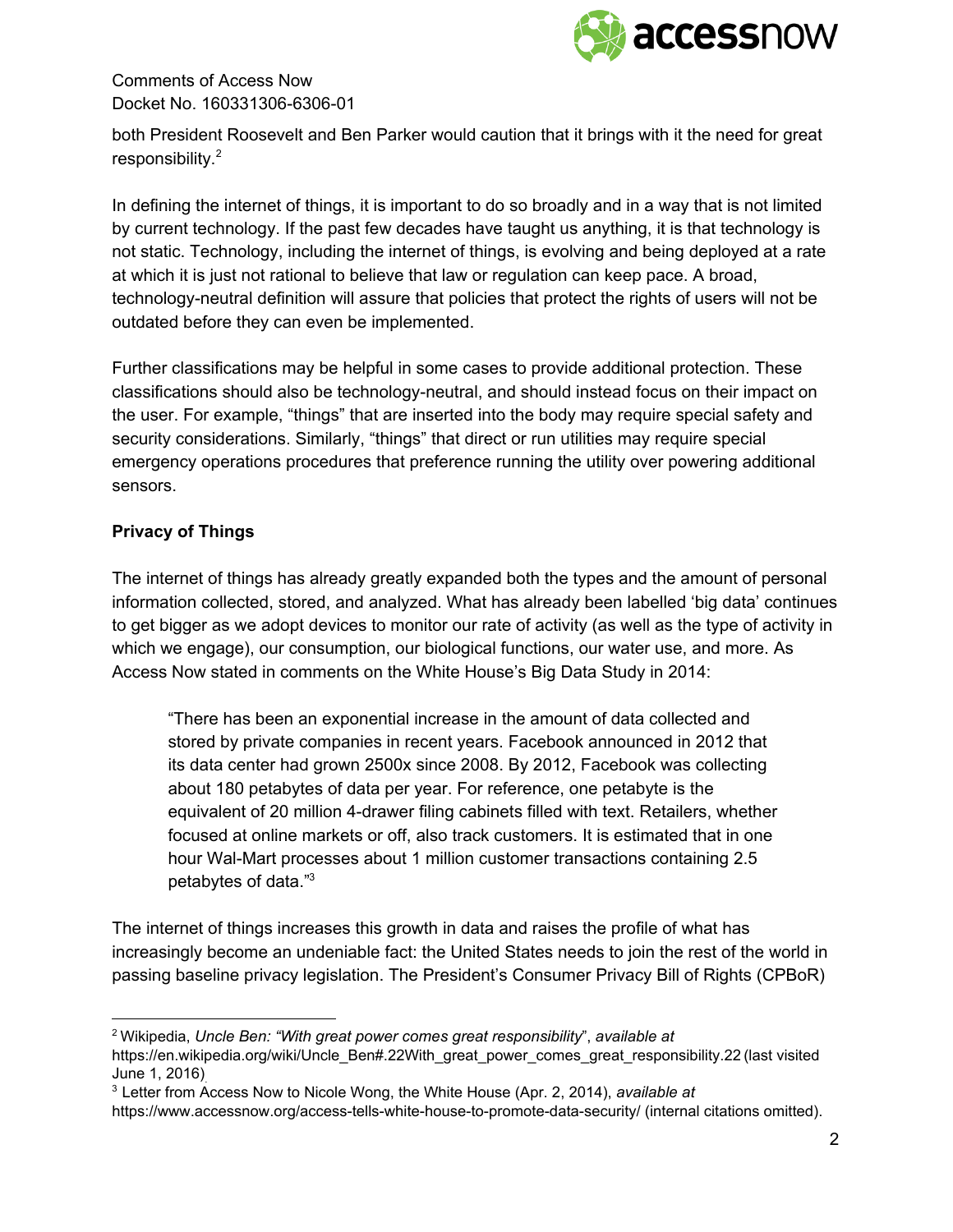

provided a widely-accepted framework for this legislation. Elements of the CPBoR, such as focused collection and respect for context, are even more important in the internet of things world, where many companies may have little experience collecting or storing personal data. As the internet of things encompasses more devices used by more people, it becomes more important to have an across-the-board standard for protecting the users to whom that data belongs.

Privacy legislation isn't only important for users in the United States. The overseas viability of the internet of things will rely on a lasting cross-border data transfer arrangement between the EU and the United States. Currently, the Privacy Shield is set to be approved by the Article 31 Committee, but serious questions have been raised on the arrangement's ability to withstand judicial scrutiny. A coalition of groups from the United States and Europe explained, "a lasting data transfer framework requires increased protections for personal data collected or used commercially in order to meet the standards set forth by the [Court of Justice of the European Union]. Wider data protection reforms, which must include robust and comprehensive enforcement mechanisms, are necessary to ensure that the U.S. provides a level of essentially equivalent protection to that available under the European legal framework."<sup>4</sup>

The ability of Privacy Shield to withstand scrutiny is also dependent on substantive U.S. surveillance reform to protect the human rights of those abroad. As the coalition explained, "The Privacy Shield should be contingent on U.S. legislative reform of surveillance laws within a reasonable time."

U.S. surveillance law and practice is likely to impact the adoption of the internet of things. The vast majority of data generated by the internet's things metadata enjoys the least legal protection. That is because the data falls within the third party doctrine, a legal concept that says that people do not have an expectation of privacy in information that they make available to a third party.<sup>5</sup> This means that the information, unlike information deemed "content," is not covered by Constitutional protections, and must rely on statutory structures to limit law enforcement access. This distinction is increasingly nonsensical. Studies demonstrate that metadata can be as revealing - if not more so - than content information. $<sup>6</sup>$  Human rights</sup> standards have outright disregarded this superficial distinction.<sup>7</sup> However, while the Supreme Court has hinted that it may be ready to offer content-level protection for at least some types of metadata, the law in the U.S. has not yet caught up.

<sup>&</sup>lt;sup>4</sup> Letter from Access Now, et. al to Ms. Isabelle Falque-Pierrotin Chairman, Article 29 Working Party, et. al (Mar. 16, 2016), *available at*

https://www.accessnow.org/cms/assets/uploads/2016/03/Priv-Shield-Coalition-LtrMar2016.pdf.

<sup>5</sup> *See, e.g.,* Smith v. Maryland, 442 U.S. 735 (1979).

<sup>6</sup> *See, e.g.*, Jonathan Mayer and Patrick Mutchler, *MetaPhone: The Sensitivity of Telephone Metadata*, Web Policy (Mar. 12, 2014),

http://webpolicy.org/2014/03/12/metaphone-the-sensitivity-of-telephone-metadata/.

<sup>&</sup>lt;sup>7</sup> International Principles on the Application of Human Rights to Communications Surveillance, the 13 Principles, https://www.necessaryandproportionate.org (last visited May 27, 2016).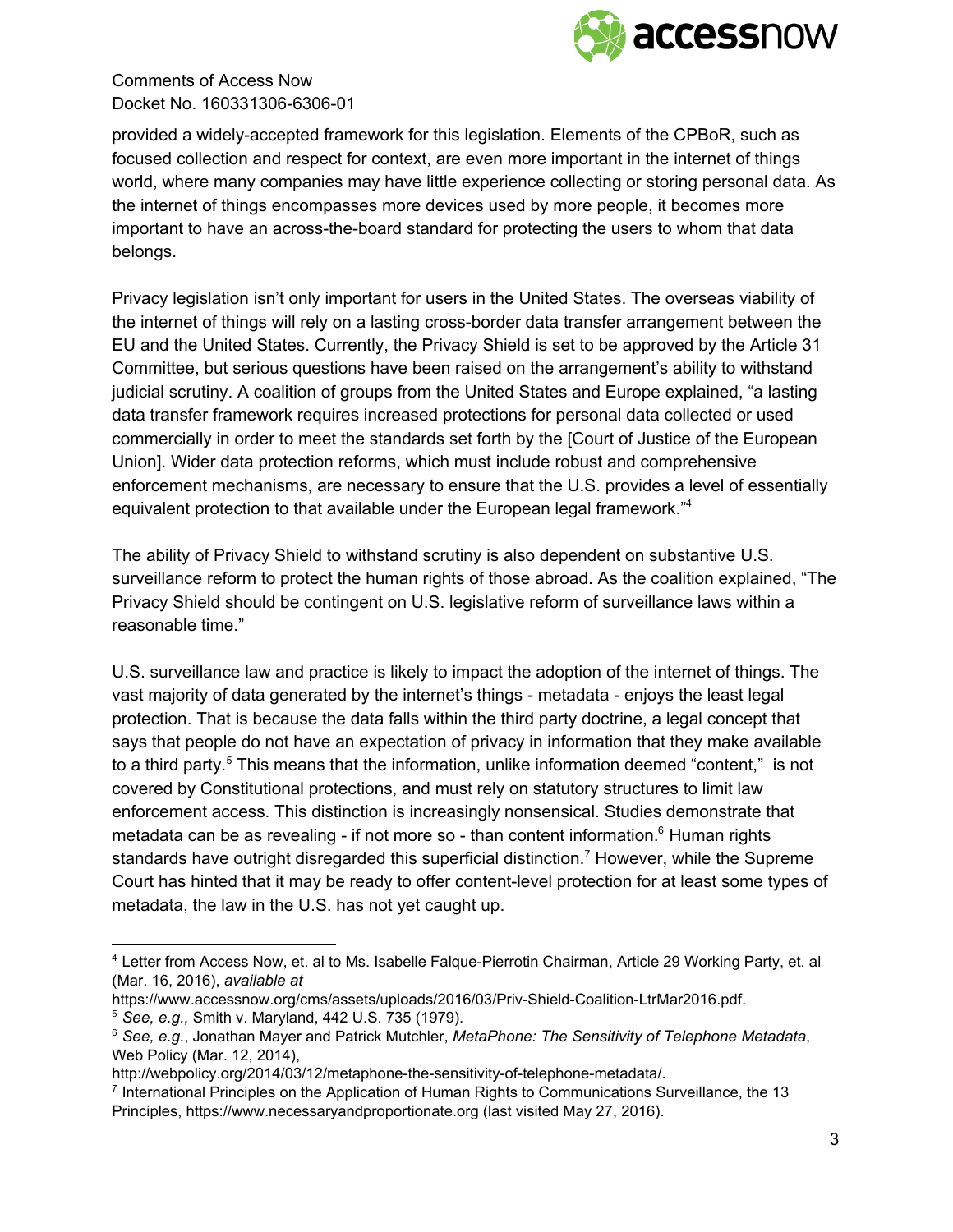

The inability for U.S. law to offer adequate protections against mass surveillance is likely to hinder the adoption of the internet of things. Studies continue to demonstrate how individuals change their behavior under threat of government surveillance.<sup>8</sup> It is foreseeable that this same consequence will extend into the internet of things. Congress must meaningfully address the question of surveillance reform to ensure that the internet of things does not become yet another firehose of sensitive user data for the government to warrantlessly tap into.

Finally, we must ensure that data breach notification laws are adequate to handle the internet of things. Currently, the United States operates under a patchwork of notification laws, some more robust than others. $9$  A federal standard, which provides minimal protection without pre-empting stronger state standards, is necessary to ensure that data collected by internet things are adequately secured. Such a standard should encompass the sensitive, non-financial data that many of these devices will collect, like biometric information which cannot simply be re-issued or replaced.<sup>10</sup> Industry has adopted procedures for breaches of financial information, including provision of credit monitoring and issuance of new account numbers.<sup>11</sup> The Department of Commerce should further study proper means of redress for all breaches, and work to develop ways to correct breaches of personal data where there isn't an established recovery mechanism.

#### *Summary of Recommendations:*

- 1. Support the introduction and passage of the Consumer Privacy Bill of Rights;
- 2. Support U.S. surveillance reform, including of section 702 of the FISA Amendments Act and to fix overbroad application of the third-party doctrine to metadata;
- 3. Support extraterritorial application of the rights to privacy and freedom of expression in the International Covenant on Civil and Political Rights;
- 4. Support a federal data breach notification law without pre-emption for stronger state standards;
- 5. Study how to provide redress for non-financial data breaches.

<sup>8</sup> *See*, Elizabeth Stoycheff, Under Surveillance: Examining Facebook's Spiral of Silence Effects in the Wake of NSA Internet Monitoring, Journalism & Mass Communication Quarterly (2016),

http://m.jmq.sagepub.com/content/early/2016/02/25/1077699016630255.full.pdf?ijkey=1jxrYu4cQPtA6&keyt ype=ref&siteid=spjmq; Chilling Effects: NSA Surveillance Drives U.S. Writers to Self-Censor, PEN America, *available at https://pen.org/chilling-effects (last visited May 27, 2016).* 

<sup>&</sup>lt;sup>9</sup> Security Breach Notification Laws, National Conference of State Legislatures,

http://www.ncsl.org/research/telecommunications-and-information-technology/security-breach-notification-la ws.aspx (last visited May 26, 2016).

<sup>10</sup> *See,* Rafe Needleman, *The 2 Big Problems with Fingerprint Security*, Yahoo (Jan. 28, 2015) *available at* https://www.yahoo.com/tech/the-2-big-problems-with-fingerprint-security-109371608679.html (noting that fingerprints cannot be reissued if breached whereas new passwords can be created).

<sup>&</sup>lt;sup>11</sup> Lost or Stolen Credit, ATM, and Debit Cards, Federal Trade Commission,

https://www.consumer.ftc.gov/articles/0213-lost-or-stolen-credit-atm-and-debit-cards (last visited May 26, 2016).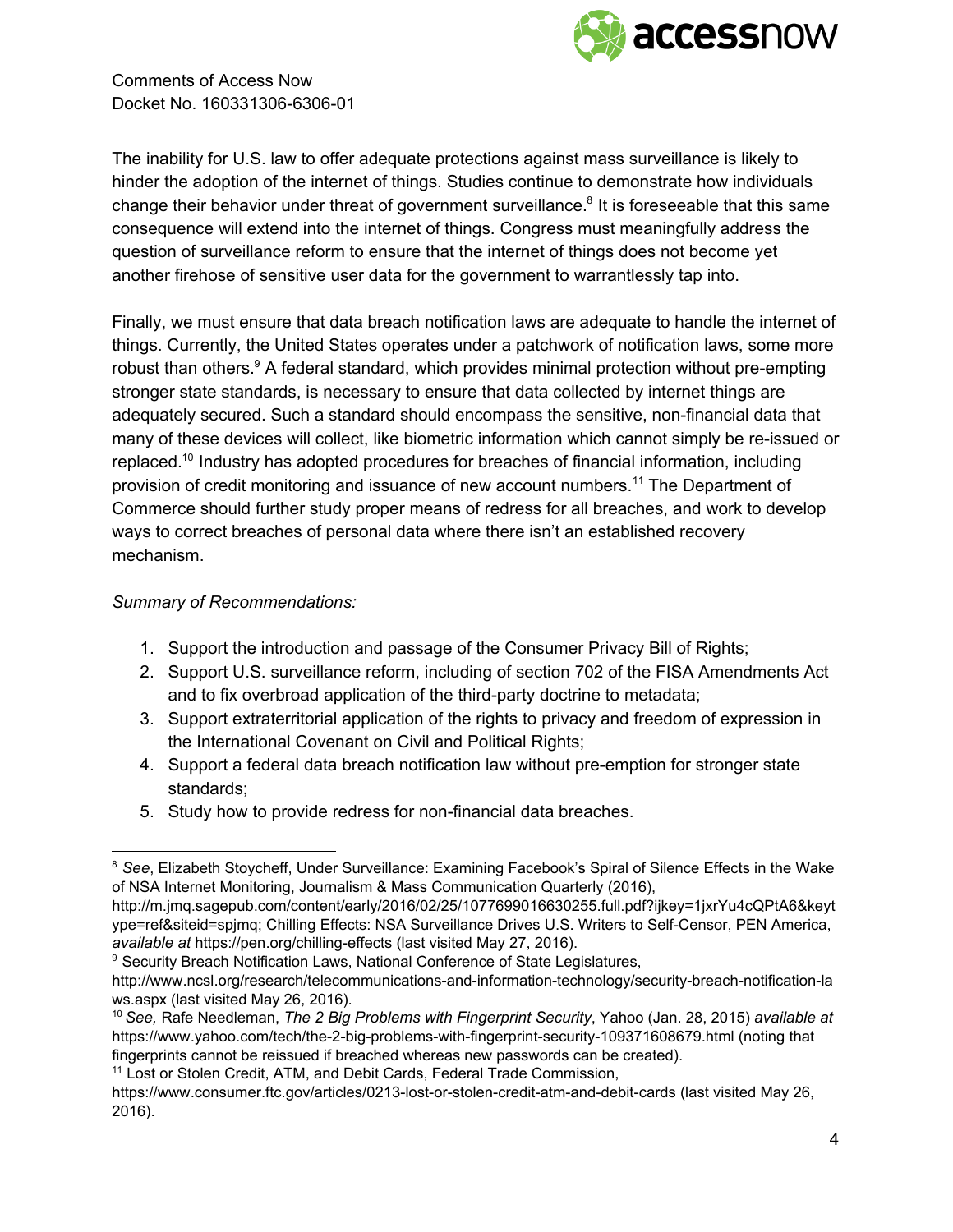

# **Security of Things**

With sensors in more places than ever before, ensuring that both the devices and their data links are secure is of vital importance. As prominent security researcher Katie Moussouris has pointed out, when you brick a pacemaker (render it unusable), you brick a person.<sup>12</sup> Vulnerabilities in internet of things devices have given unauthorized access to our nurseries and our car engines.<sup>13</sup> They have allowed researchers to change the aim on a rifle, or disable it entirely.<sup>14</sup> These are just a few of the vulnerabilities discovered and exploited in internet of things technologies.

There are two primary elements necessary to securing the internet's things. First, you must secure the thing itself to prevent the exploitation of the device. Then you must secure the data links that send and receive information from the device to prevent eavesdropping on or manipulation of data streams.

Currently, industry best practice to secure both of these elements is through encryption. Unfortunately, the U.S. Federal Bureau of Investigation (FBI) has sought to mandate vulnerable encryption for technologies. This flies in the face of a well-established and long-accepted fact: back doors or other mandates that prevent encryption from being as strong as possible put all users at risk.<sup>15</sup> The Administration must affirm its support for unmitigated encryption and actively promote its adoption and use in internet of things devices.<sup>16</sup>

There are several challenges to adequately encrypting the internet of things. First, as previously discussed, most of the information that is transmitted over the internet of things is metadata. Additional research and development is necessary to determine how to encrypt this data in an efficient and effective manner.

<sup>&</sup>lt;sup>12</sup> Where are the Vulnerability Land Mines?, Cybersecurity for a New America (Comments by Katie Moussouris) (Mar. 9, 2016),

https://www.youtube.com/watch?list=PLNoVefpaPtVMKt2C2Yc9gdarqMEwc\_O3a&time\_continue=2286&v= 5lJHEmXIRL0.

<sup>13</sup> Chante Owens, *Stranger hacks family's baby monitor and talks to child at night* (May 7, 2016), http://sfglobe.com/2016/01/06/stranger-hacks-familys-baby-monitor-and-talks-to-child-at-night/; Andy Greenberg, *Hackers Remotely Kill a Jeep on the Highway—With Me in It* (July 21, 2015), https://www.wired.com/2015/07/hackers-remotely-kill-jeep-highway/.

<sup>14</sup> Andy Greenberg, *Hackers Can Disable a Sniper Rifle—Or Change Its Target* (July 29, 2015) https://www.wired.com/2015/07/hackers-can-disable-sniper-rifleor-change-target/.

<sup>15</sup> Harold Abelson, et. al, *Keys Under Doormats: Mandating insecurity by requiring government access to all data and communications* (July 6, 2015),

https://dspace.mit.edu/bitstream/handle/1721.1/97690/MIT-CSAIL-TR-2015-026.pdf.

<sup>&</sup>lt;sup>16</sup> Dear President Obama, Stand Up For Strong Security No Secret Backdoors in Our Technology, https://www.savecrypto.org (last visited May 27, 2016).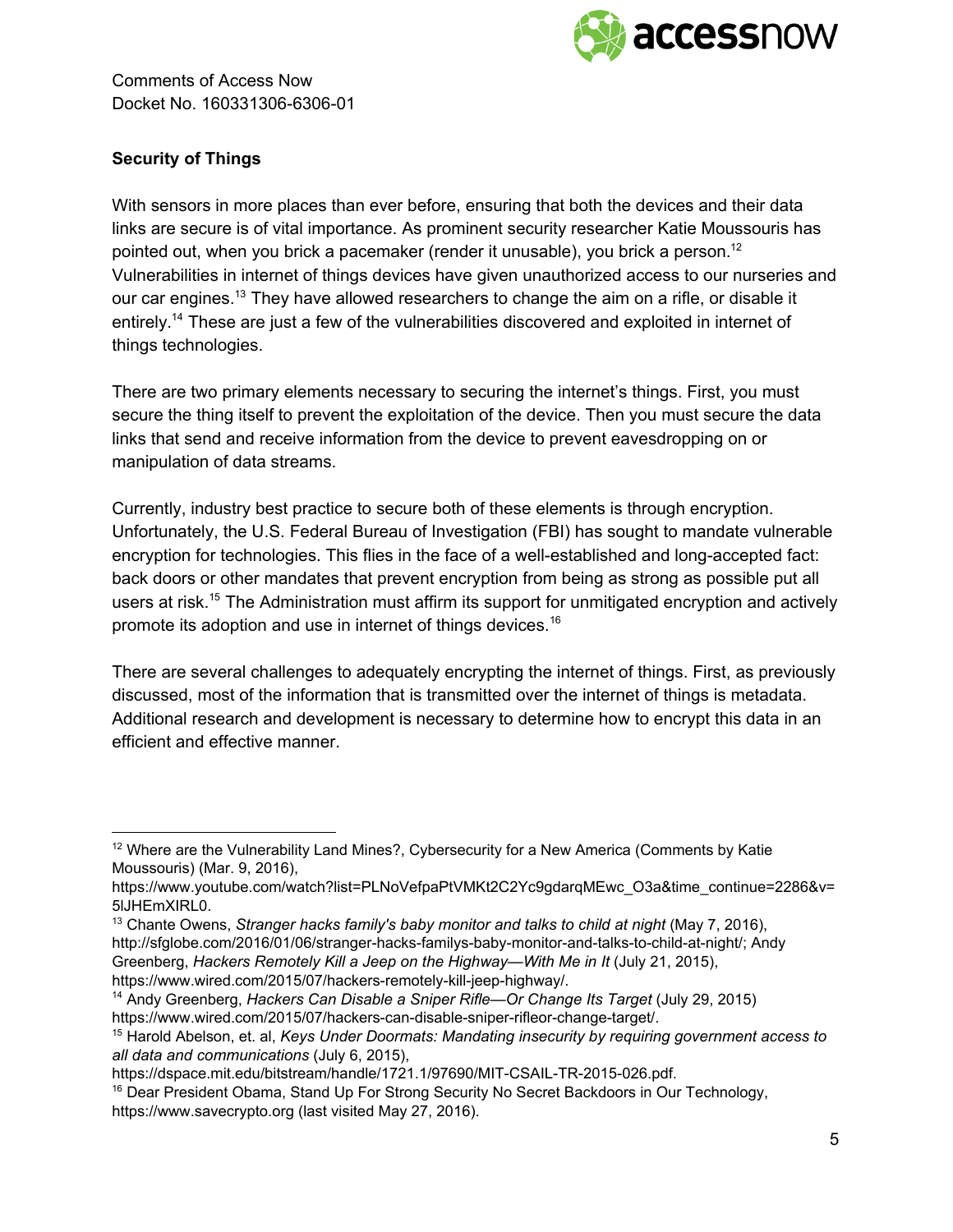

Additionally, data that can be encrypted relies upon standards that are necessarily suspect. This is because the key agency in the United States for developing these standards - the National Institute for Standards and Technologies (NIST) is required to consult with the National Security Agency (NSA) in doing so.<sup>17</sup> The consultation was written into law to ensure that NIST was working with the best technical experts and cryptographers in government when the standards were built. However, over time it has raised suspicion (and even outright accusation) as the NSA's surveillance mission has further and further intruded upon its separately-established Information Assurance mission.<sup>18</sup> This confluence has already led several organizations and experts to call for the establishment of a separate Information Assurance agency, totally separate from the NSA.<sup>19</sup>

To the contrary, Admiral Michael Rogers, the director of the NSA, announced a reorganization of the NSA which will instead further conflate the mission to conduct surveillance — the lock breakers - with the mission to protect networks — the lock makers.<sup>20</sup> This is bad for internet of things security. Potential vulnerabilities in encryption standards developed to assist the NSA in its surveillance activities also leave the door open for bad actors to gain access to our devices.

Finally, even when researchers develop and implement the strongest encryption possible, vulnerabilities will always remain. When these vulnerabilities are discovered, they need to be disclosed to the manufacturers so that they can be patched.<sup>21</sup> In 2014, the U.S. government re-invigorated a process, the Vulnerabilities Equities Process, to do this for vulnerabilities either discovered or made known to its agents. Unfortunately, too little is known about the process, which only became public in redacted form following a lawsuit from the Electronic Frontier Foundation.<sup>22</sup> For example, the FBI recently raised questions about the process by indicating that the vulnerability that it purchased to break into the iPhone that belonged to one of the shooters in the attack in San Bernadino would not be submitted to the process at all.<sup>23</sup> What are the circumstances when vulnerabilities are not subject to the process? What circumstances

<sup>17</sup> Amie Stepanovich, *Virtual Integrity: Three steps toward building stronger cryptographic standards*, Access Now (Sept. 18, 2014),

https://www.accessnow.org/virtual-integrity-the-importance-of-building-strong-cryptographic-standards/. 18 *Id*.

 $19$  Letter from Access, et. al to President Barack Obama (July 15, 2014),

https://www.accessnow.org/cms/assets/uploads/archive/Veto-CISA-Coalition-Ltr.pdf.

<sup>20</sup> Cheryl Pellerin, *Rogers Discusses NSA Reorganization, National Security Threats* (Sept. 25, 2015), http://www.defense.gov/News-Article-View/Article/620617/rogers-discusses-nsa-reorganization-national-sec uritythreats; Sean Lyngaas, *NSA's Information Assurance Directorate at a crossroads* (Jan. 26, 2016), https://fcw.com/articles/2016/01/26/nsa-iad-lyngaas.aspx.

 $21$  Technologists have also identified other security issues with the Internet of Things, like challenges to patching vulnerabilities. We encourage the Department of Commerce to do a full investigation into the wide range of security challenges raised by the Internet of Things.

<sup>&</sup>lt;sup>22</sup> Redacted Vulnerabilities Equities Process, Electronic Frontier Foundation,

https://www.eff.org/document/vulnerabilities-equities-process-redactions (last visited May 27, 2016). <sup>23</sup> Ellen Nakashima, *Comey defends FBI's purchase of iPhone hacking tool* (May 11, 2016), Comey defends FBI's purchase of iPhone hacking tool.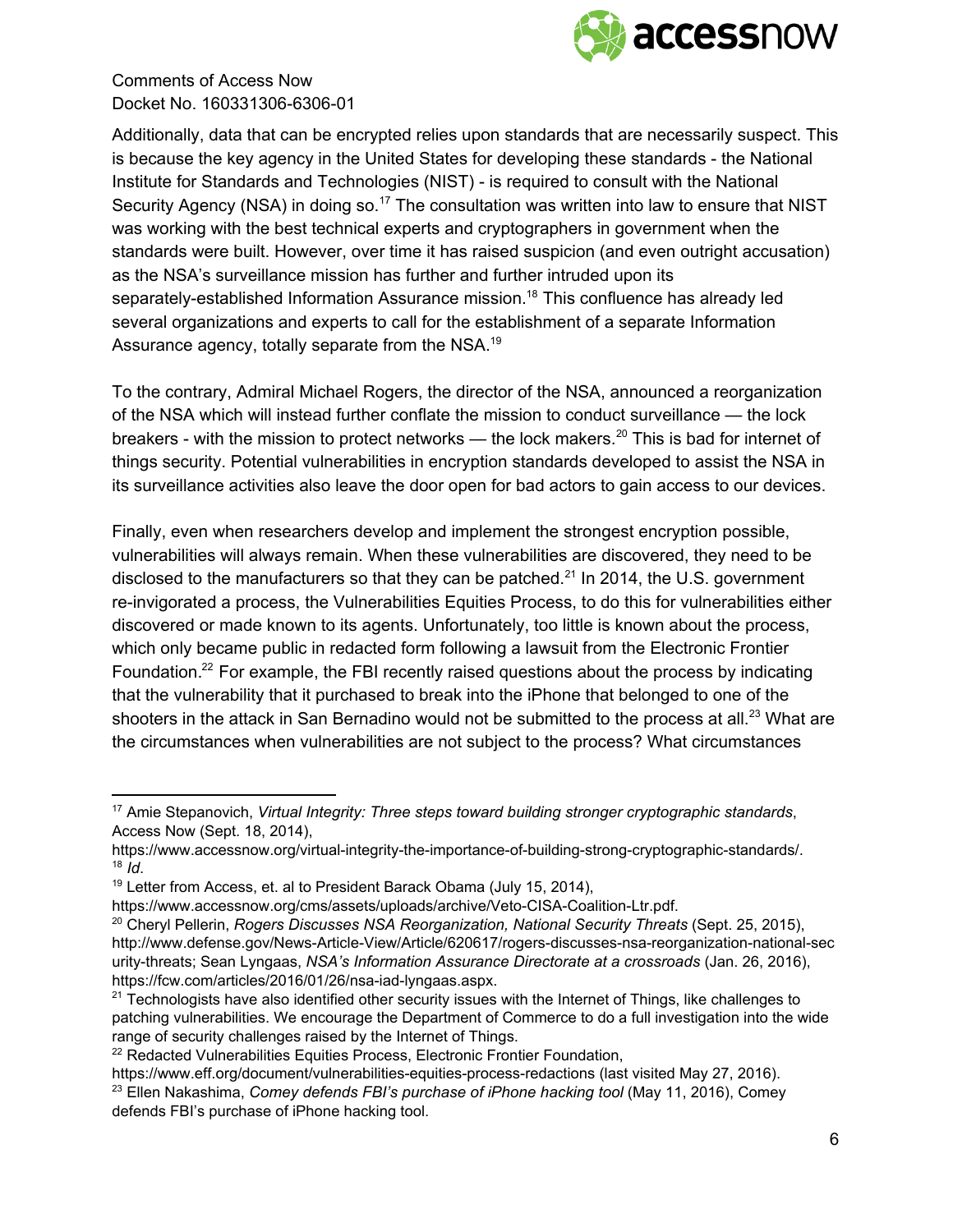

have led to decisions not to disclose vulnerabilities that have gone through the process? These questions must be answered.

We also need more answers about the government's hacking operations overall. As explained, activity in furtherance of hacking (like keeping vulnerabilities secret and influencing encryption standards) undermines the security of the global internet. Both the NSA and the FBI have confirmed that they engage in hacking operations, but the extent of those operations, and any safeguards, has not been disclosed to the public. $^{24}$ 

Finally, the government can and should do more to incentivize stronger cybersecurity for the internet of things. The internet of things depends on interconnectivity and weaknesses in one device or system creates greater risk across the ecosystem.<sup>25</sup> A positive cybersecurity agenda should support cybersecurity research and innovation, including stronger support for small companies, independent security researchers, $26$  and companies taking innovating, yet rights-respectful approaches to securing information.

NIST has collaborated with industry to create a series of cybersecurity frameworks, including the Draft Framework for Cyber-Physical Systems, which is applicable to the internet of things.<sup>27</sup> While voluntary standards are a useful tool, particularly for smaller companies or companies newly collecting data, the frameworks' utility is limited by their generality. Instead of engaging on legislation to formalize the Framework to protect our growing digital world, Congress passed the Cybersecurity Information Sharing Act (CISA), which is of limited substantive value while insufficiently protecting the privacy of user data. $^{28}$  The risk to user privacy is particularly acute in the context of the internet of things where comprehensive and highly sensitive information is frequently collected and processed.

<sup>&</sup>lt;sup>24</sup> Tim Starks, Stopping Mass Hacking Act gets debate started (May 20, 2016), http://www.politico.com/tipsheets/morning-cybersecurity/2016/05/stop-mass-hacking-act-gets-debate-started -prosecution-of-cyber-crimes-at-issue-bank-heists-around-the-globe-214411; See also Twitter, @kevinbankston (May 20, 2016), https://twitter.com/KevinBankston/status/733660493836103680.

<sup>25</sup> *See* FTC, *Internet of Things: Privacy & Security in a Connected World* 1011 (2015) (staff report), https://www.ftc.gov/system/files/documents/reports/federal-trade-commission-staff-report-november-2013-w orkshop-entitled-internet-things-privacy/150127iotrpt.pdf.

<sup>26</sup> *See* Dissent Doe, *FBI raids dental software researcher who discovered private patient data on public server*, The Daily Dot (May 27, 2016) (showing the arrest of an independent security researcher who discovered exposed patient data), *available* at http://www.dailydot.com/politics/justin-shafer-fbi-raid/. <sup>27</sup> Greg Otto, *NIST issues draft framework for cyberphysical systems* (Sept. 21, 2015),

http://fedscoop.com/nist-issues-draft-framework-for-cyber-physical-systems; see also Framework for Improving Critical Infrastructure Cybersecurity, National Institute for Standards and Technologies (Feb. 12, 2014), *available at http://www.nist.gov/cyberframework/upload/cybersecurity-framework-021214.pdf.* <sup>28</sup> H.R.2029 - Consolidated Appropriations Act, 2016,

https://www.congress.gov/bill/114th-congress/house-bill/2029/text (last visited May 27, 2016).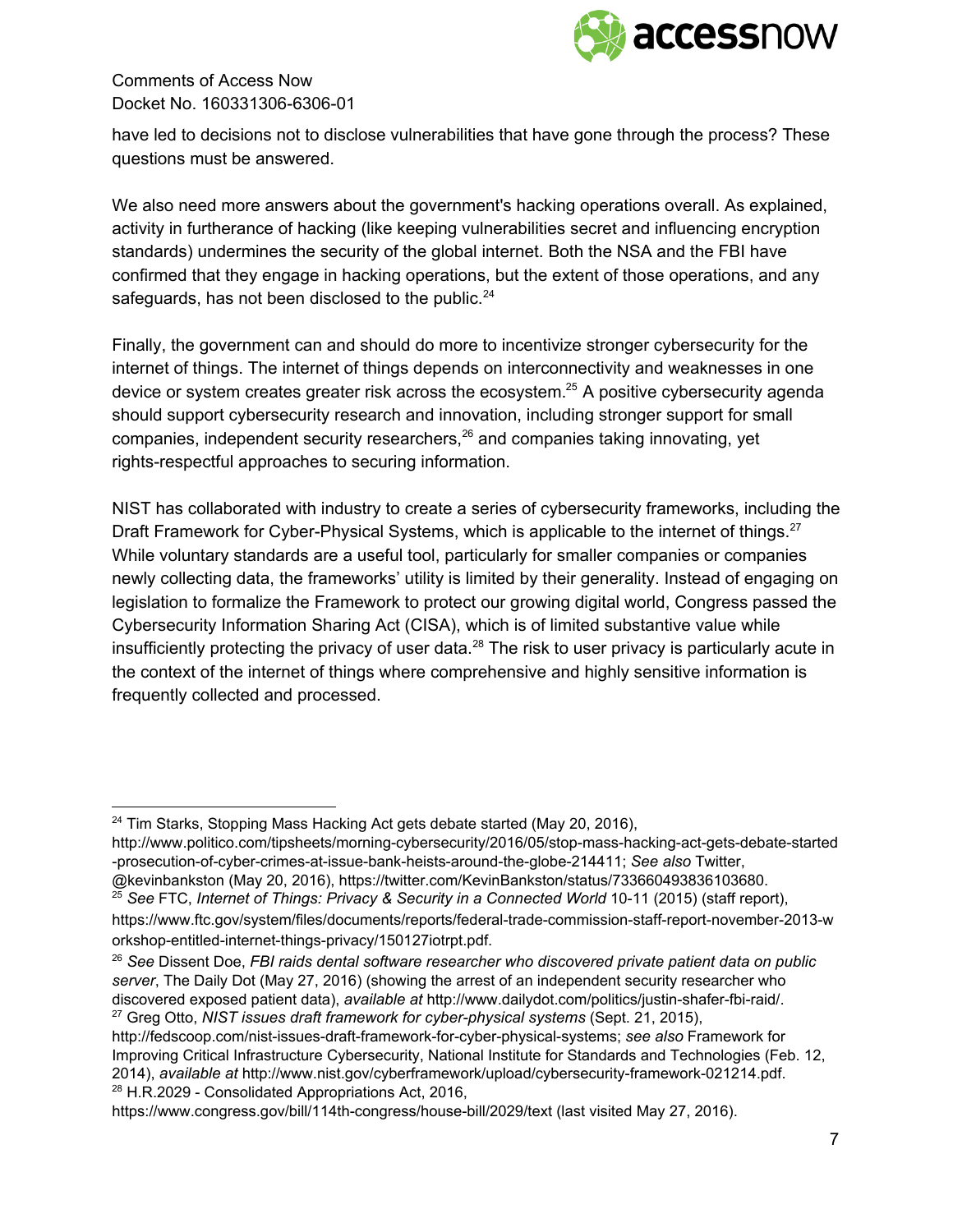

In order to better protect cybersecurity of the internet of things, the CISA needs to be amended to include privacy protections as well as to include provisions that support innovative cybersecurity approaches and remove legal barriers to independent cybersecurity research.

## *Summary of Recommendations:*

- 1. Affirm unmitigated support for strong encryption not subject to requirements for backdoors or vulnerabilities of any kind;
- 2. Study the means and methods by which metadata can be efficiently and effectively encrypted;
- 3. Support the establishment of an independent information assurance agency for the federal government with adequate funding and resources to exist apart from the National Security Agency;
- 4. Support greater transparency for the treatment of vulnerabilities by the government both within the Vulnerabilities Equities Process as well as any vulnerabilities that are not introduced to the Process;
- 5. Support legislation that improves privacy protection in information sharing, increases funding for innovative cybersecurity approaches, and removes legal barriers stymying independent security research.

# **Keeping on the Things**

Finally, the internet of things also elucidates the need for transparency in the issue of internet shutdowns. Internet shutdowns — intentional disruptions of internet or electronic communications, rendering them inaccessible or effectively unusable, for a specific population or within a location, often to exert control over the flow of information — pose a threat to human rights around the world.

Internet shutdowns, which include wireless network shutdowns, harm everyone, including victims of emergencies, first responders, human rights defenders, businesses, journalists, demonstrators, and public services.<sup>29</sup> Shutdowns do not help victims, restore order, or protect rights. In 2015, officials from the United Nations declared that internet kill switches can never be justified, even during conflicts, under international law.<sup>30</sup>

In the internet of things, shutdowns may actually be a matter of life and death. The extent that devices will rely on the internet in order to function remains unclear.<sup>31</sup> Shutdowns which limit the

<sup>&</sup>lt;sup>29</sup> Fighting Internet Shutdowns, Access Now, https://www.accessnow.org/internet-shutdowns/ (last visited May 27, 2016).

<sup>&</sup>lt;sup>30</sup> Joint Declaration on Freedom of Expression and Responses to Conflict Situation, Article 19 (May 4, 2015), https://www.article19.org/resources.php/resource/37951/en/joint-declaration-on-freedom-of-expression-and-r esponses-to-conflict-situation.

<sup>31</sup> Twitter, @beauwoods, https://twitter.com/beauwoods/status/735575104793542656 (May 26, 2016).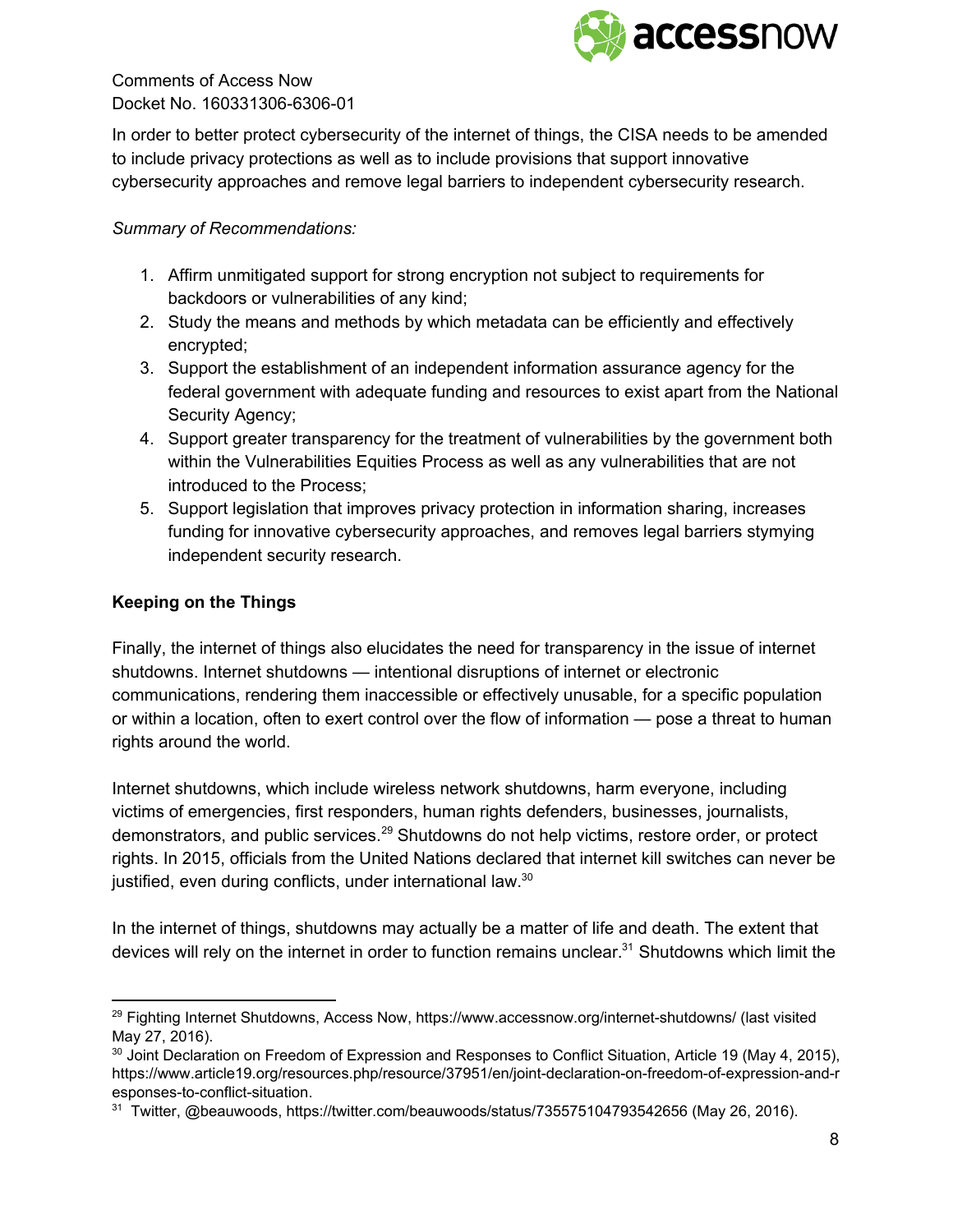

functionality of certain internet things, especially medical devices or those connected to infrastructure and public utilities, may have disastrous consequences.

Despite this, the U.S. government reserves the power to shutdown the internet in certain circumstances. The details of when or how the government can shut down or limit access to the internet, however, are far from transparent. U.S. law and policy accounts for wireless network shutdowns for national emergencies or public safety. $32$  Standard Operating Procedure 303 contains procedures for the former. $33$  Despite its approval in 2006, the document has never been released in full to the public. A highly redacted version was made available only after the Electronic Privacy Information Center instituted litigation under the Freedom of Information Act.  $34$  Similarly, while the Federal Communications Commission requested comments on a policy for shutdowns for the purpose of "public safety" — following an alarming incident where Bay Area Rapid Transit officials intentionally disrupted connectivity to thwart public protests — the final policy was never published.<sup>35</sup> In addition, by way of Executive Order in 2012 the White House granted the Department of Homeland Security authority to prioritize government communications, which could knock out connectivity for populations. 36

More information is needed on how, when, and to what extent internet shutdowns are authorized and conducted in the United States. In addition, studies should be done on the extent that shutdowns will impact the internet of things, including risks to life caused by disruption of certain medical devices.

#### *Summary of Recommendations*:

- 1. Support greater transparency on the processes and use of internet shutdowns, including mobile network shutdowns, in the United States;
- 2. Support the development of resolutions and statements at the United Nations General Assembly, Human Rights Council, and International Telecommunication Union, declaring that shutdowns violate international human rights law and norms.

 $32$  Little is known about any formal policies on full network shutdowns in the U.S. However, the wireless network is a vital part to user connectivity. Wireless Quick Facts, CTIA,

http://www.ctia.org/your-wireless-life/how-wireless-works/wireless-quick-facts (last visited May 27, 2016). <sup>33</sup> National Security Telecommunications Advisory Committee, NSTAC Issue Review 2009-2010 (2010), *available at*

https://www.dhs.gov/sites/default/files/publications/2009%20-%202010%20Issue%20Review%20(FINAL)\_0. pdf, at 155.

<sup>&</sup>lt;sup>34</sup> See EPIC v. DHS - SOP 303, Electronic Privacy Information Center,

https://epic.org/foia/dhs/internet-kill-switch/ (last visited May 27, 2016).

<sup>35</sup> Commission Seeks Comment on Certain Wireless Service Interruptions, Federal Communications Commission (Mar. 1, 2012),

https://transition.fcc.gov/Daily\_Releases/Daily\_Business/2012/db0301/DA-12-311A1.pdf.

<sup>&</sup>lt;sup>36</sup> White House, Executive Order: Assignment of National Security and Emergency Preparedness Communications Functions (July 6, 2012), *available at*

http://www.whitehouse.gov/the-pressoffice/2012/07/06/executive-order-assignment-national-security -and -emergency-preparedness-.